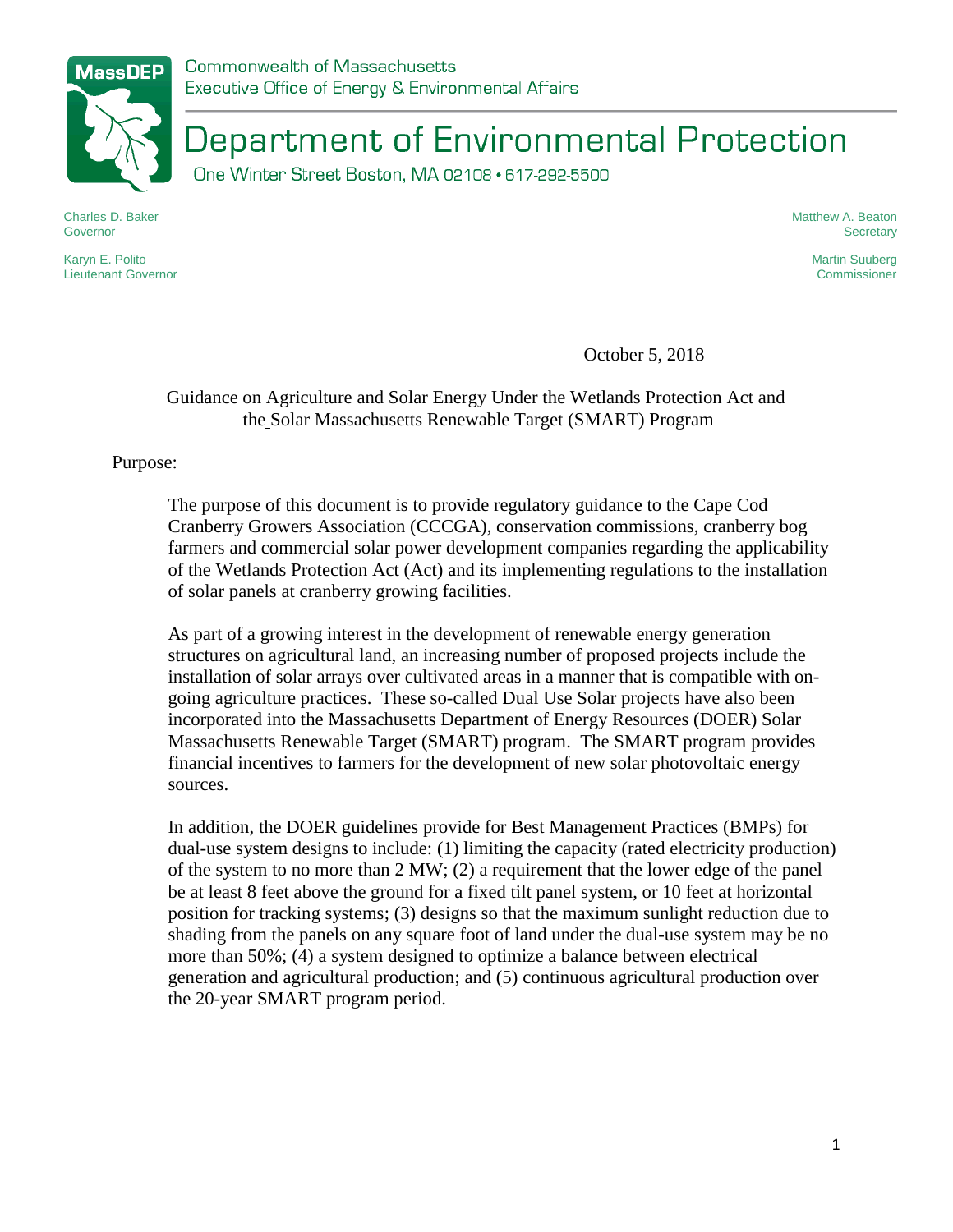### Issue:

What Wetland Protection Act permitting/regulatory pathway should be utilized for the new Dual Use agriculture-solar photovoltaic energy projects in cranberry bogs?

## Analysis:

l

Dual Use solar panel installation in cranberry bogs involves the placement of structures within regulated wetland resource areas on pier-supported or helical screw supported structures with associated shading of wetland plants and stormwater runoff which constitute wetland alterations pursuant to the regulatory definition of "Alter"<sup>1</sup> As such, Dual Use solar panel projects alter wetland resource areas and must be reviewed by conservation commissions and MassDEP through the filing of a Notice of Intent (NOI) to ensure compliance with all applicable resource area performance standards including Bordering Vegetated Wetlands (BVW) performance standards at 310 CMR  $10.55(4)^2$ .

Any project review should include the underlying nature and characteristics of the site. In particular, the characteristics present in a commercial cranberry bog should be the subject of review under 310 CMR 10.55(4). Such a review would include, but is not restricted to, the unique nature of cranberry bogs, as distinguished from natural BVW habitat (e.g. the flat and low growth nature of bogs, free of tall wetland species, the artificial manipulation of groundwater and surface water within the bogs by water control structures, the thickly vegetated monoculture resistant to erosion, the periodic application of sand to the bogs, and the myriad of other exempt agricultural activities that occur in such bogs, resulting in bog alterations on a routine basis).

If such a project would "alter" a cranberry bog, an additional assessment should be made, pursuant to 310 CMR 10.55(4)(a), to determine whether the project will "destroy or impair" any portion of the bog's ability to "contribute" to the BVW presumptive interests of significance to public or private water supply, ground water supply, flood control, storm damage prevention, pollution prevention, protection of fisheries and wildlife habitat.

Since historic and current manipulation of the hydrology of cranberry bogs is often significant, any alteration resulting from installation of a commercial solar array upon protection of public and private water supply, protection of groundwater supply, flood control, or storm damage prevention should be evaluated for whether it will impair the ability of such bogs to "contribute" to these interests.

<sup>&</sup>lt;sup>1</sup> "Alter means to change the condition of any Area Subject to Protection under M.G.L. c. 131, § 40. Examples of alterations include, but are not limited to, the following: (a) the changing of pre-existing drainage characteristics, flushing characteristics, salinity distribution, sedimentation patterns, flow patterns and flood retention areas; (b) the lowering of the water level or water table; (c) the destruction of vegetation; (d) the changing of water temperature, biochemical oxygen demand (BOD), and other physical, biological or chemical characteristics of the receiving water.", 310 CMR 10.04 - Alter

 $2^2$  The BVW performance standards provide where the a proposed activity involves the removing, filling, dredging or altering of BVW, any proposed work in a BVW shall not destroy or otherwise impair any portion of said area.